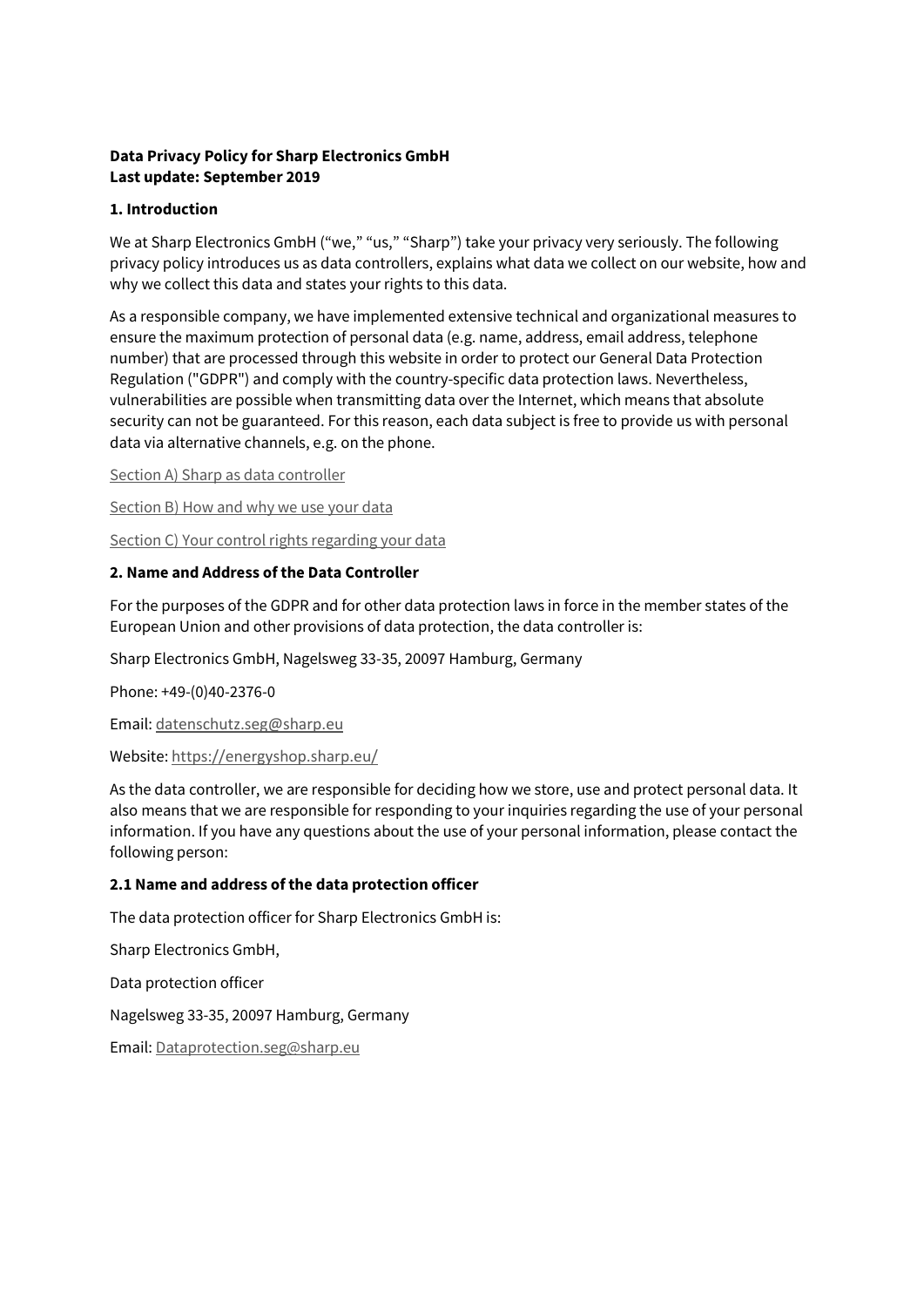Section B) How and why we use your information

# **3. Collecting Personal Data and General Information**

We capture personal data whenever you register in our web shop, order items, contact us by phone, email or fill out and send us our contact form.

Following are the types of personal data we collect from you:

**Contact Data:** Information that you submit to us if you contact us by phone or email or via the contact form. Your email address, telephone number, name and company address are part of your user account after you have successfully registered.

**How to use our website:** Our website collects certain general data and information when a user visits our website. This general data is stored in the server log files. We may capture (1) browser types and the versions being used, (2) the operating system used by the accessing system, (3) the web page through which an accessing system accesses our web site (so-called referrers), (4) the sub-web sites, (5 ) Date and time of access to the website, (6) an Internet Protocol address (IP address), (7) the Internet access provider for the accessing system and (8) all other and comparable data and information in the event of attacks on our IT systems can be used.

We do not draw any conclusions about users based on this website data. Rather, this information is used to (1) properly display the content of our website, (2) to optimize the content of our website, (3) to guarantee the long-term usability of our IT systems and website technology, and (4) to provide law enforcement agencies with the information they need during criminal investigations in the event of a cyber attack. For this reason, the data controller conducts an anonymous statistical analysis of the collected data and information in order to increase data protection and data security in-house and to ensure an optimal level of protection for the personal data that we process. Anonymous data stored in server log files is kept separate from any personal data provided by a data subject.

# **4. Legal Basis for Processing**

We limit the extent of personal information that we collect by only capturing that information necessary to fulfill legal and business obligations. However, in some cases, providing personal information may be required by law (for example, due to tax laws), contract negotiation, or as part of providing services. The lack of provision of personal data would mean that a contract with the data subject or service cannot be concluded or provided to the data subject, so that in this case a legitimate interest in processing is assumed.

Described below are:

- the purposes for which we collect personal information;
- the categories of personal information we process for these purposes;
- the legal basis that allows us to process personal data; and
- the periods of how long we store personal information.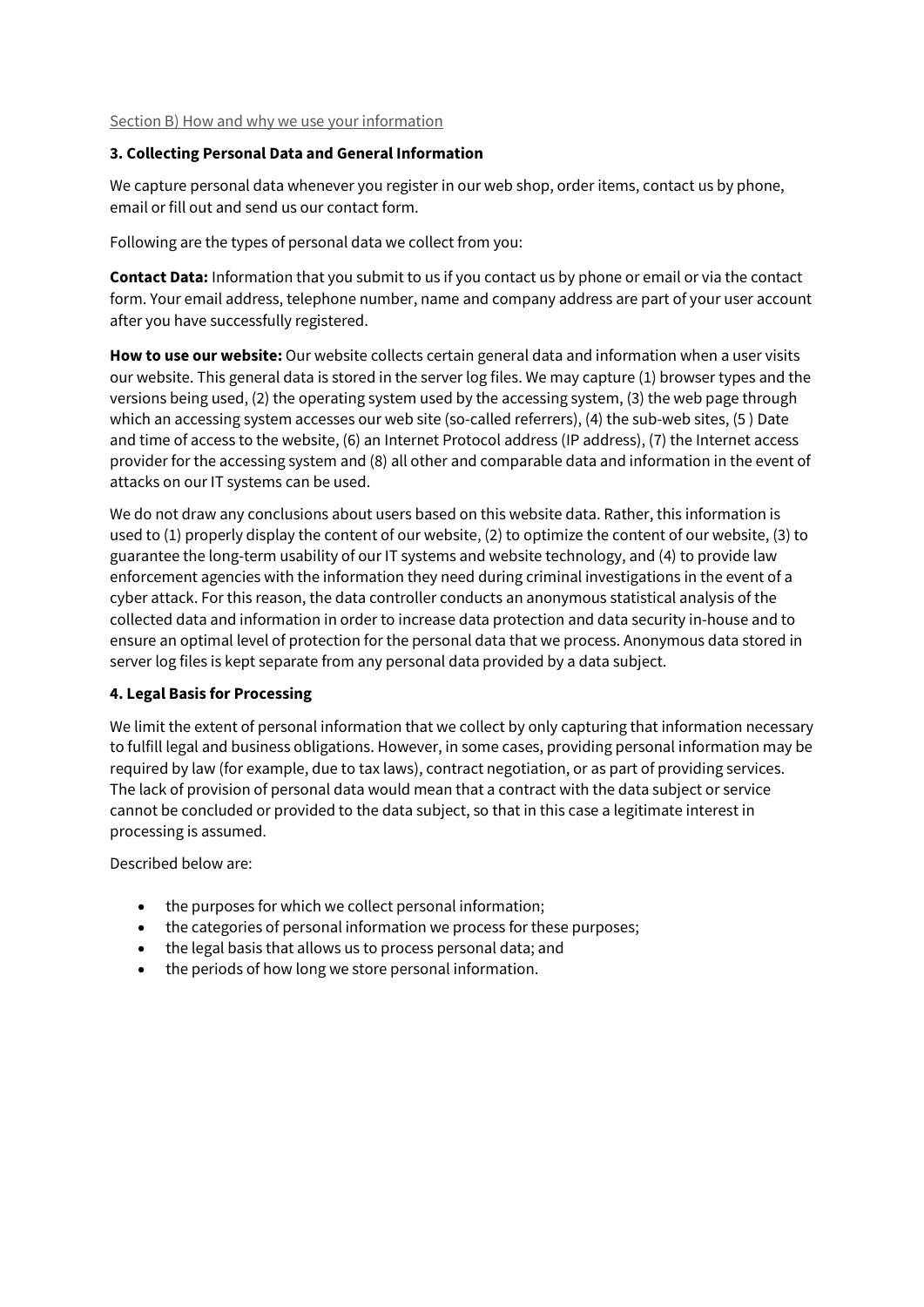| <b>Purpose of Processing</b>                         | <b>Categories of Processed</b><br>Data                                                              | <b>Legal Basis for this</b><br>Processing                                                                                               | <b>Period of Data Storage</b>                                                                                                                                       |
|------------------------------------------------------|-----------------------------------------------------------------------------------------------------|-----------------------------------------------------------------------------------------------------------------------------------------|---------------------------------------------------------------------------------------------------------------------------------------------------------------------|
| For identifying and<br>operating a web shop          | All personal data required<br>for the user account, server<br>log data such as IP<br>addresses etc. | To fulfill the contract that<br>exists between us in case<br>of a successful order.<br>Legitimate interest of the<br>person responsible | For as long as you are a<br>customer. We will delete<br>your user account at any<br>time at your request.                                                           |
| To communicate via the<br>contact form and via email | For news content and<br>email address                                                               | To fulfill the existing<br>contract between us                                                                                          | As long as you have an<br>account with the webshop                                                                                                                  |
| For ordering and delivering<br>goods                 | Delivery address data,<br>goods recipient,<br>communication data                                    | To fulfill the contract that<br>exists between us in case<br>of a successful order                                                      | Orders, invoices and<br>proofs of delivery, etc. are<br>kept file for six to 10 years<br>in accordance with HGB<br>(The German Commercial<br>Code) and the tax code |

## **5. Who has access to your personal data**

We share your personal information with the following groups of recipients:

**Our staff:** Our staff has access to your personal information as necessary for their purposes and tasks.

**IT service providers:** It may happen that IT service providers access your data. There are corresponding data protection agreements between Sharp and service providers.

**Transport companies:** Freight forwarders need access to personal data in order to deliver the ordered goods to the proper destination.

## **6. Cookies**

Our website uses "cookies." Cookies are text files that are stored on a computer system via an Internet browser.

Many websites and servers use cookies. They contain so-called cookie IDs, i.e. a unique identifier of a cookie. It consists of a string used to link web pages and servers to the specific Internet browser where the cookie has been stored. This allows web pages that are viewed and for servers to distinguish the user's individual browser from other Internet browsers that contain other cookies. A specific web browser can be recognized and identified by the unique cookie ID.

By using cookies, we provide the users of our website with relevant services and content that would not be possible without these cookie settings. Click here to learn more about our [cookie policy.](https://www.sharp.de/cps/rde/xchg/de/hs.xsl/-/html/cookie-richtlinie.htm)

## **7. Profiling**

Profiling involves the automated analysis of personal data (e.g. digital behaviors such as the pages visited, the links clicked, the downloads) to identify or predict the behavior of users of our website.

No personal data is collected on this website for the purpose of profiling.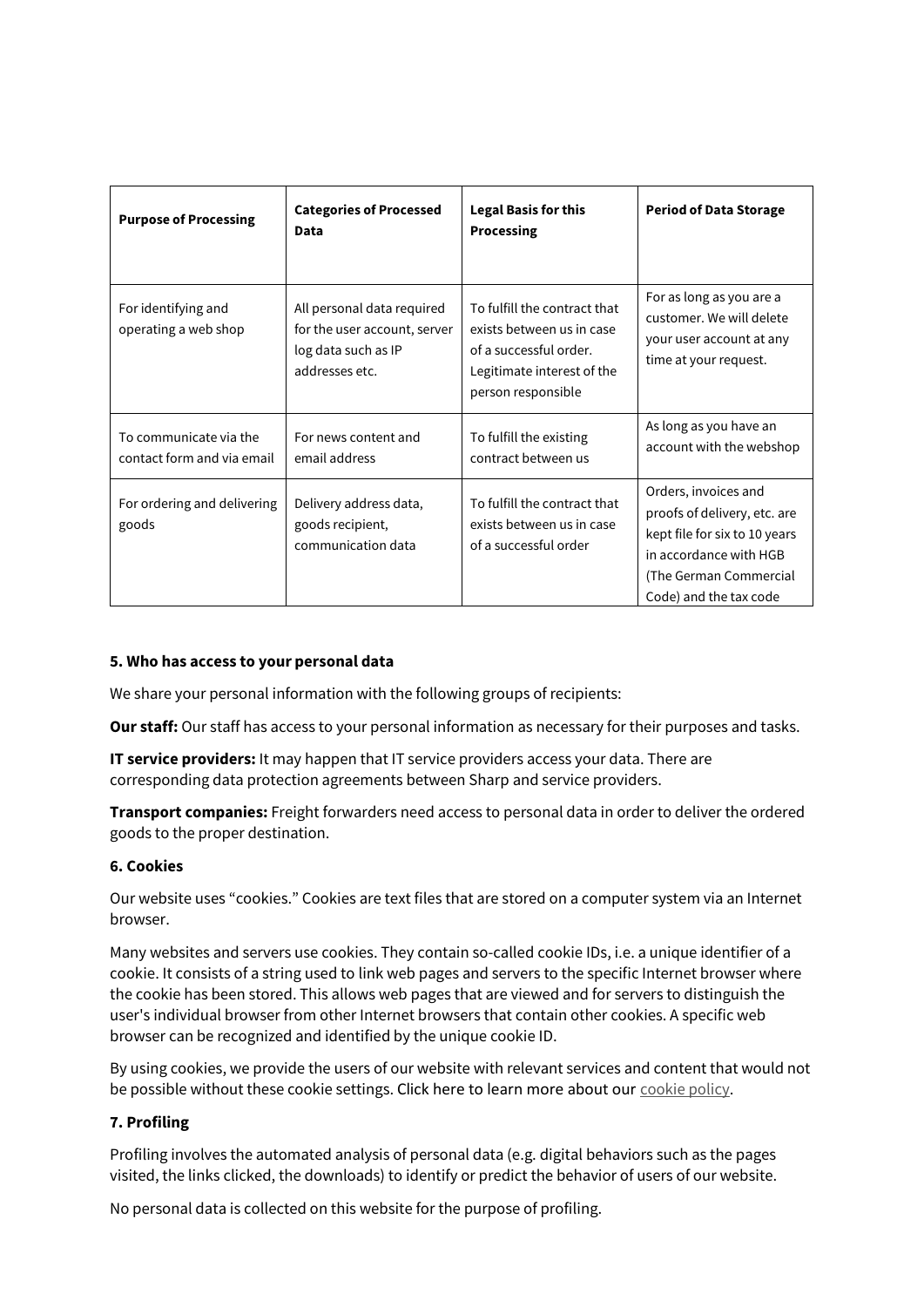# **8. Registration as well as inquiry and order forms on the website**

Registration: Users of the webshop will be able to purchase our products by registering on our site. This personal information (such as name, e-mail address, delivery address, etc.) is collected in order to provide them with this service, to verify their identity and to deliver the ordered goods to them.

Inquiry form and communication per email: These serve the exclusive purpose of communicating with registered customers, for which their contact details (such as e-mail address, etc.) are required.

## Section C) Your rights regarding your data

Rights of the data subject (your rights)

According to the General Data Protection Regulation (GDPR), you have the following rights regarding your data:

**Right to Confirmation** – This means that you have the right to find out whether we are processing data about you.

**Right to Access** – This means that you are allowed to know what information is stored about you (also known as the data subject's right of access). This will give you the opportunity to obtain a copy of the personal information we store regarding you and to verify that we are lawfully processing that information.

**Right to Correction** – This means that you have the opportunity to change your data or to correct any information we have stored about you that is incomplete or incorrect.

**Right to Deletion** – This means that you have the ability to be removed from our databases/systems if there is no just cause for us to continue processing data concerning you; you withdraw your consent to having your data stored; we have stored your data improperly, or we should erase your information to comply with applicable EU law. You have the right to ask us to remove or delete your personal information if you have exercised your right to object to the processing.

**Right to Restrict Processing** – This means the ability to restrict or suspend the processing of certain personal data.

**Right to Data Transfer** – This means that you have the option of transferring your data to another provider

**Right of Opposition** – This means means that you have the ability to prevent certain types of processing of your personal data or that you can withdraw your consent.

Please contact us by [email](mailto:dataprotection.seg@sharp.eu) to exercise any of these aforementioned rights email

- We will do our best to assist you in exercising your rights, but in some cases there are legal reasons why we would have to decline your requests.
- All inquiries you make will be processed promptly and at the latest within one month of receiving your request. This period may be extended by two months if necessary, taking into account the complexity and number of requests. We will notify you of such an extension within one month of receipt of your request and inform you of the reasons for the extension.
- Should we decide not to act on your request, we will inform you of the reasons for this decision.
- Complaint to the supervisory authority: If you disagree with a decision we have made in response to a rights request or believe that we have violated applicable privacy laws, you may lodge a complaint with a data protection authority in the EU. You can contact the data protection authority responsible for Germany using the contact data on their website www.bfdi.bund.de.